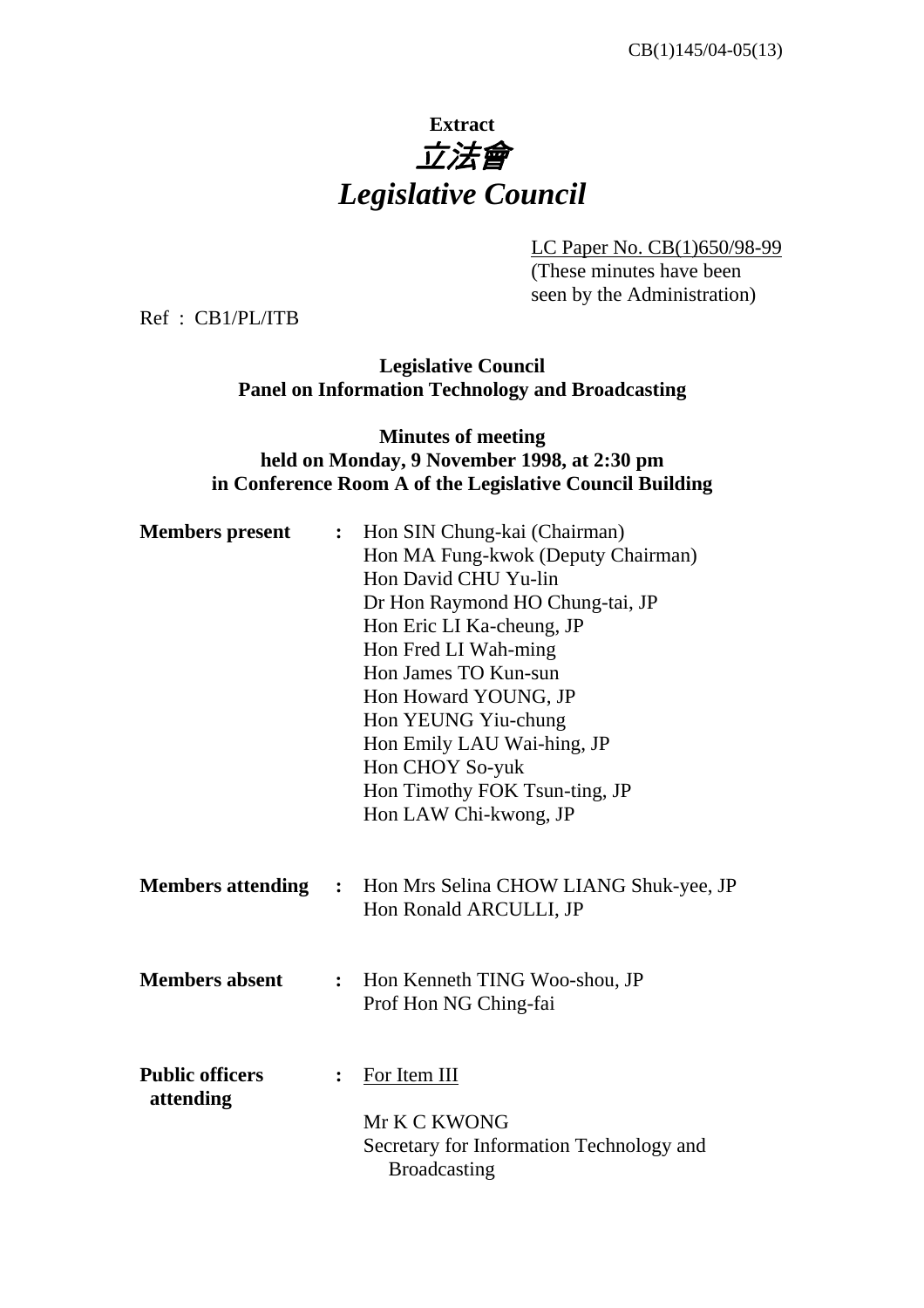|  | For Items III & IV |
|--|--------------------|

 Mr Eddy CHAN Acting Deputy Secretary for Information Technology and Broadcasting (1)

 Mr Gary YEUNG Acting Commissioner for Television and Entertainment Licensing

For Item IV

 Mrs Jessie TING Deputy Secretary for Information Technology and Broadcasting (2)

 Mr T F SO Acting Assistant Director of Telecommunications

 Mr Eddie MAK Principal Assistant Secretary for Information Technology and Broadcasting (A)

### For Items IV & V

 Mr S K WONG Director - General of Telecommunications

 Mr Geoffrey WOODHEAD Principal Assistant Secretary for Information Technology and Broadcasting (E)

| <b>Clerk in attendance : Miss Polly YEUNG</b> |                                |
|-----------------------------------------------|--------------------------------|
|                                               | Chief Assistant Secretary (1)3 |

## **Staff in attendance :** Ms Sarah YUEN Senior Assistant Secretary (1)4

| $ -$<br>∡⊾ | --- |  |  |
|------------|-----|--|--|
|            |     |  |  |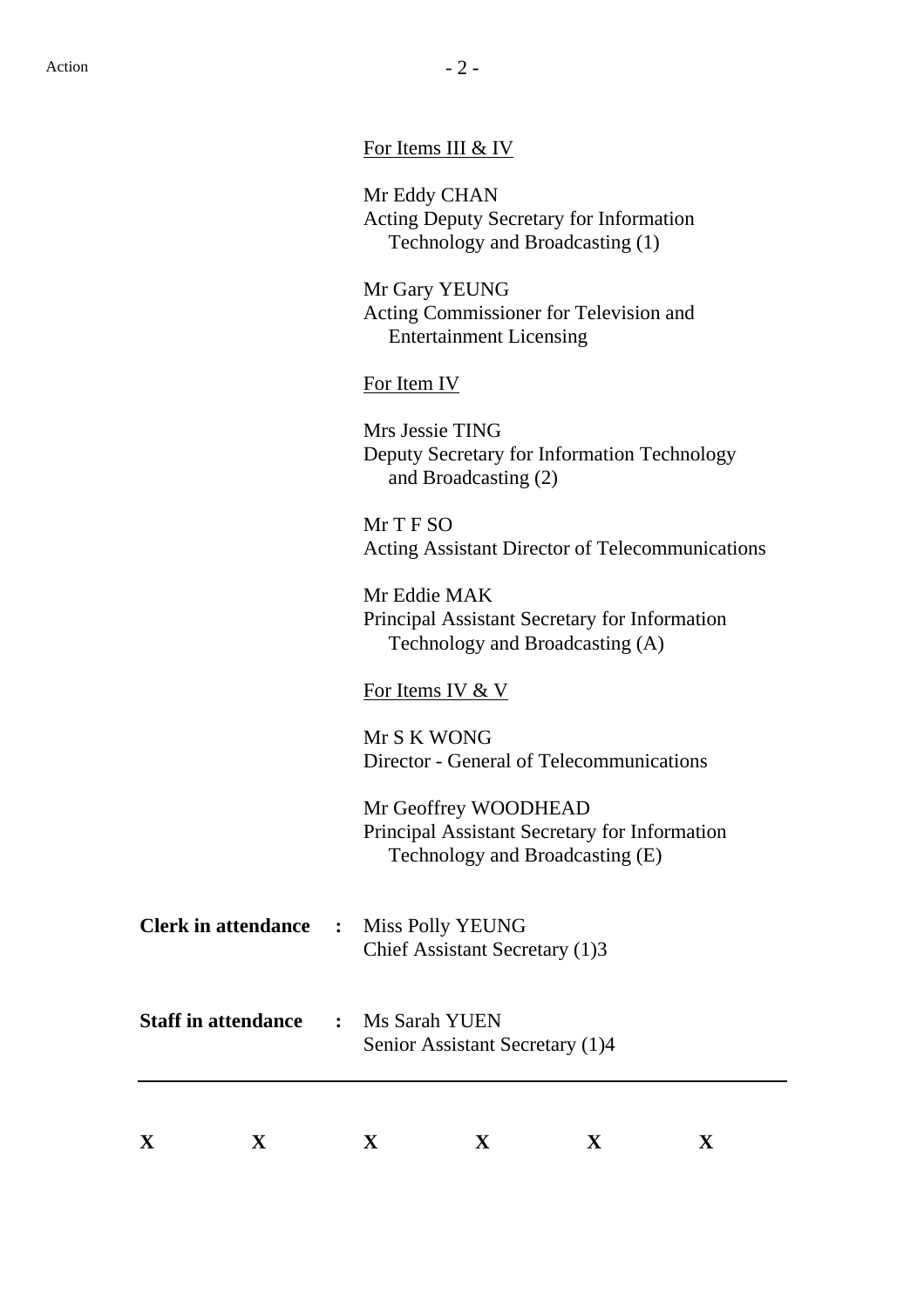### **V Telephone charges of the Hong Kong Telecom (HKT)** (LC Paper No. CB(1)447/98-99)

### Tariff revisions

26. In response to members' concern about the possible increase in tariffs for the rental of local telephone lines up to \$90 in 1999, DG Tel said that HKT had not yet submitted to the TA its application for tariff revisions for 1999. While assuring members that they would be duly informed when the Administration received the application, DG Tel further explained the planned increase as follows -

- (a) With the opening of the external telecommunications market on 1 January 1999, HKT's income from external telecommunications services was envisaged to be reduced to such an extent that it would no longer be able to cross-subsidise the income from rental of local telephone lines.
- (b) In order that competition could develop in the local FTNS market, the tariffs for services in this market should reflect costs. The current rental of \$68.90 for residential telephone lines was well below its cost of around \$120 per month.
- (c) As set out in the Framework Agreement of 20 January 1998 between the Government and HKT for the early surrender of the licence of Hong Kong Telecom International (the Agreement), lifting of the price control over HKT was a condition precedent for the Agreement.

27. Some members were not convinced and called for postponement of the planned increase having regard to the present economic downturn. As HKT still had 98% of the market share, the impact of the opening of the external services market on HKT's business were yet to be ascertained. These members considered that if liberalisation was to be used to justify tariff revision, then, HKT should not use this same reason to lay off its staff or cut their wages. They also held the view that local tariffs should be kept below the claimed cost of \$120 as a wide range of value-added services could be provided using the same local network.

28. A member questioned the claim that reductions in IDD tariffs as a result of the liberalisation of external services would more than offset rises in local telephone tariffs, pointing out that not all the 80% of residential households which had IDD connection would use IDD service. Along this line, he further proposed that differentiation should be made between households which had IDD connection and those which did not when revising the local tariffs.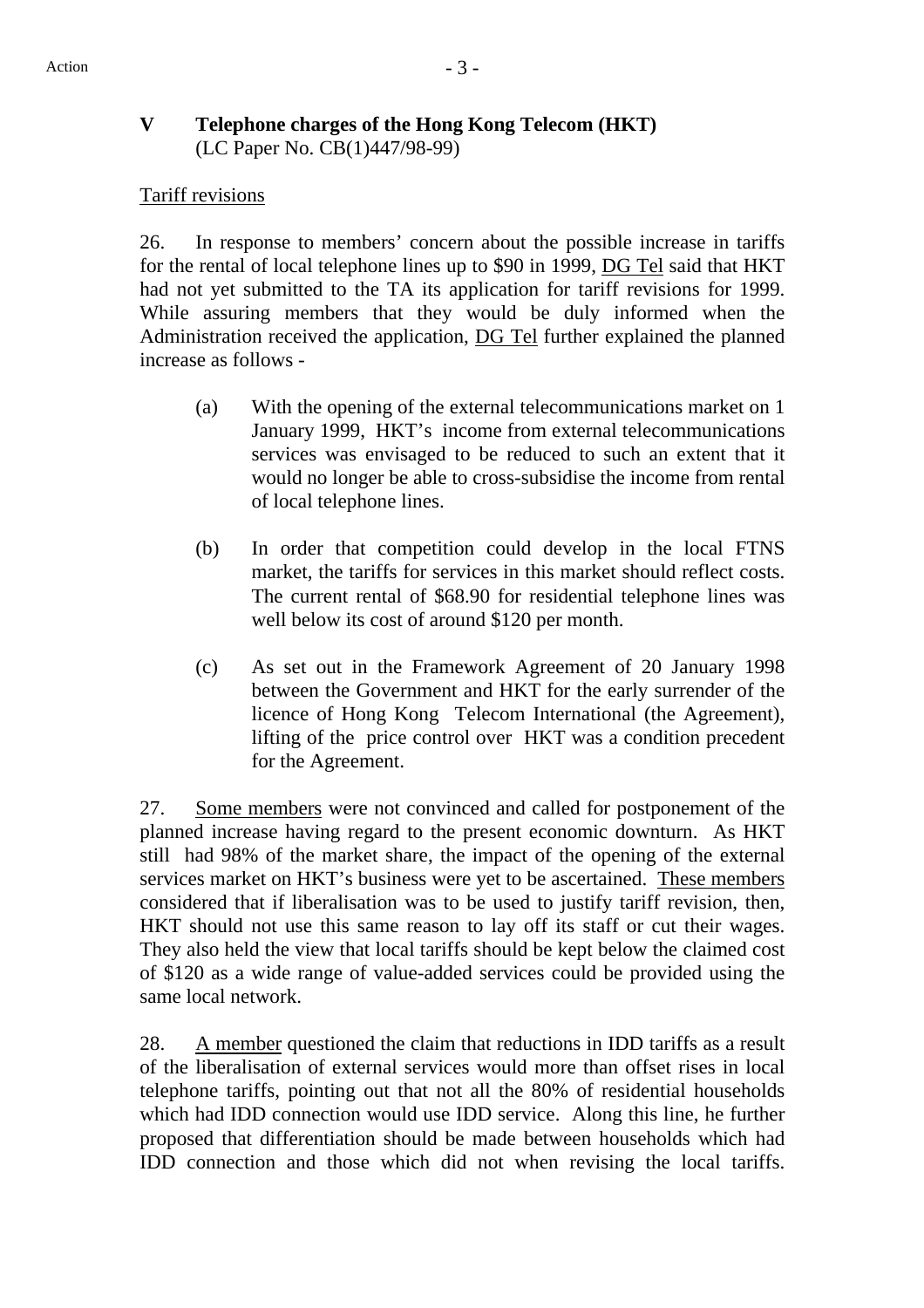Commenting on the proposal and its rationale, DG Tel pointed out that even if local tariffs were increased up to \$90, they would still fall short of recovering the \$120 cost for providing the local service. It was thus not unfair to subject all households to the same level of tariff increase. Moreover, IDD usage might grow as a result of lower tariffs and that local tariffs in the long run might go down as a result of increased competition upon full interconnection. Nonetheless, DG Tel noted a member's suggestion that the telecommunications operators should be able to charge the disadvantaged groups in the community a lower tariff in return for fewer service options on top of the necessary services. He undertook to give this due consideration as and when he received such a tariff application. He further pointed out that HKT was already providing essential services to clients referred to it by the Social Welfare Department at concessionary rates.

### Interconnection

29. Members were keen to ensure that HKT had made reasonable offers to the other FTNS operators which would, in aggregate, extend the reach of Type II interconnection to at least 50% of HKT's residential customers by 1 January 1999. In this regard, DG Tel reported that although only one new FTNS operator had accepted the offer, HKT was deemed to have fulfilled its obligation and the necessary work on the exchanges to implement its offer would be completed by 31 December 1998. Members noted that although HKT had applied for a judicial review of the decision of the TA to determine the terms and conditions of Type II interconnection, commercial settlement of the matter for determination might be possible. Meanwhile, the Administration was also actively liaising with HKT and the other two new FTNS operators in the hope that they too could enter into interconnection agreements with HKT within two to three months.

### Payment of interest on prepaid tariffs

30. Members noted that despite the request for information on this area of concern, no information on this issue had been provided by the Administration in its discussion paper.

31. A member was gravely concerned that HKT was being unfair in requiring its customers to prepay three months' tariffs without paying them any interest accrued thereon. In response, DG Tel explained that customers of HKT might, in lieu of pre-paying three months' tariffs, sign up an autopay agreement with HKT for monthly payment of tariffs. The HKT would not require any pre-payment because autopay would save administrative cost and reduce risks of default payment. He further advised that the interest accrued on the pre-paid tariffs was regarded as part of HKT's revenue to be taken into account in ascertaining the financial position of the company, in particular in